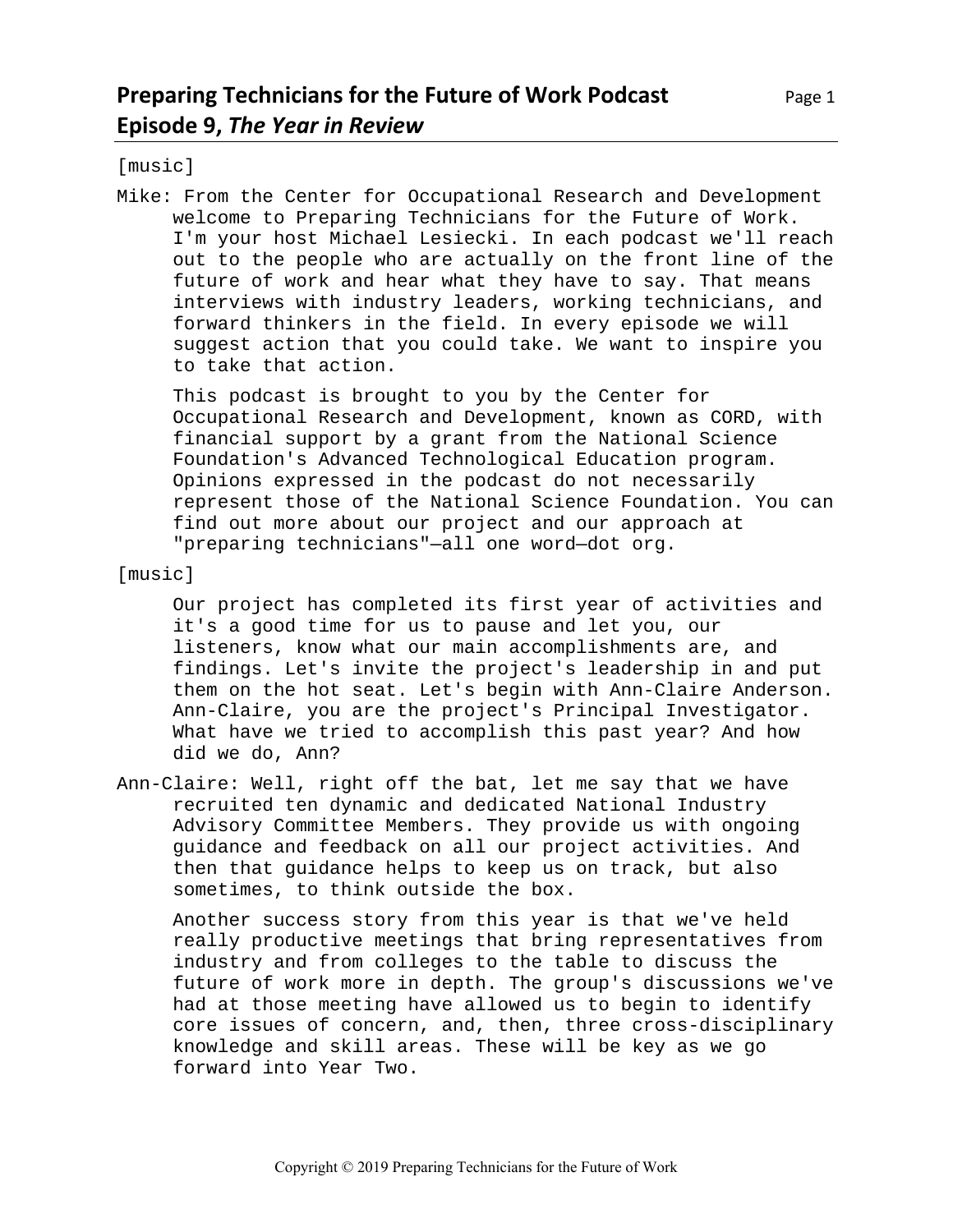# **Preparing Technicians for the Future of Work Podcast** Page 2 **Episode 9,** *The Year in Review*

Something else we've done this year is develop a site visit and interview protocol, with input from our industry advisors. We piloted this protocol this Spring as a way to gather information from actual technicians, their supervisors, and others at plants across the country.

- Mike: Ann-Claire, we've thought of this as our "Discovery Year." Did anything really surprise you in this discovery process?
- Ann-Claire: Not really a surprise, but just a little data point that kind of illustrates how rapidly the field is changing, and then puts it in some perspective. I found an interesting data point from interviews that kind of mirrors the development of cars. As machines become capable of performing higher level functions, coming to the shop floor pre-programmed and using more AI, their increasing complexity means that their maintenance may need to be hired out to vendors at this point, because technicians don't yet have the skill set for fixing them. This is in contrast to older, less complex machines that broke more often, but were easier to fix. So, a little mirror of the car industry, and its growth from 1950—when you could work on your own car—to today—where it's probably a computer in there!
- Mike: That's an interesting point, Ann-Claire. Of course, there's technicians working for those vendors who are coming in to repair those machines. It's an interesting hybrid of the manufacturing floor today. Thanks for those comments.

Colleagues, let's turn to Hope Cotner. Hope, in your role on the project, you interact quite extensively with outside communities, and I know you've made a number of Future of Work presentations. What, in your view, is going on out there that relates to our project and its findings?

Hope: Thanks, Mike. I have had the opportunity to share our work with several groups of community college leaders who are really hungry for insight about how Future-of-Work related issues will affect their students. They're looking for information applicable directly to the technician workforce, and strategies they can undertake that will ensure their programs are preparing students for the workplace of the future. The details we're gathering from our meetings with industry leaders and interviews with technicians are of particular interest to them. New research and business advice on Future-of-Work issues is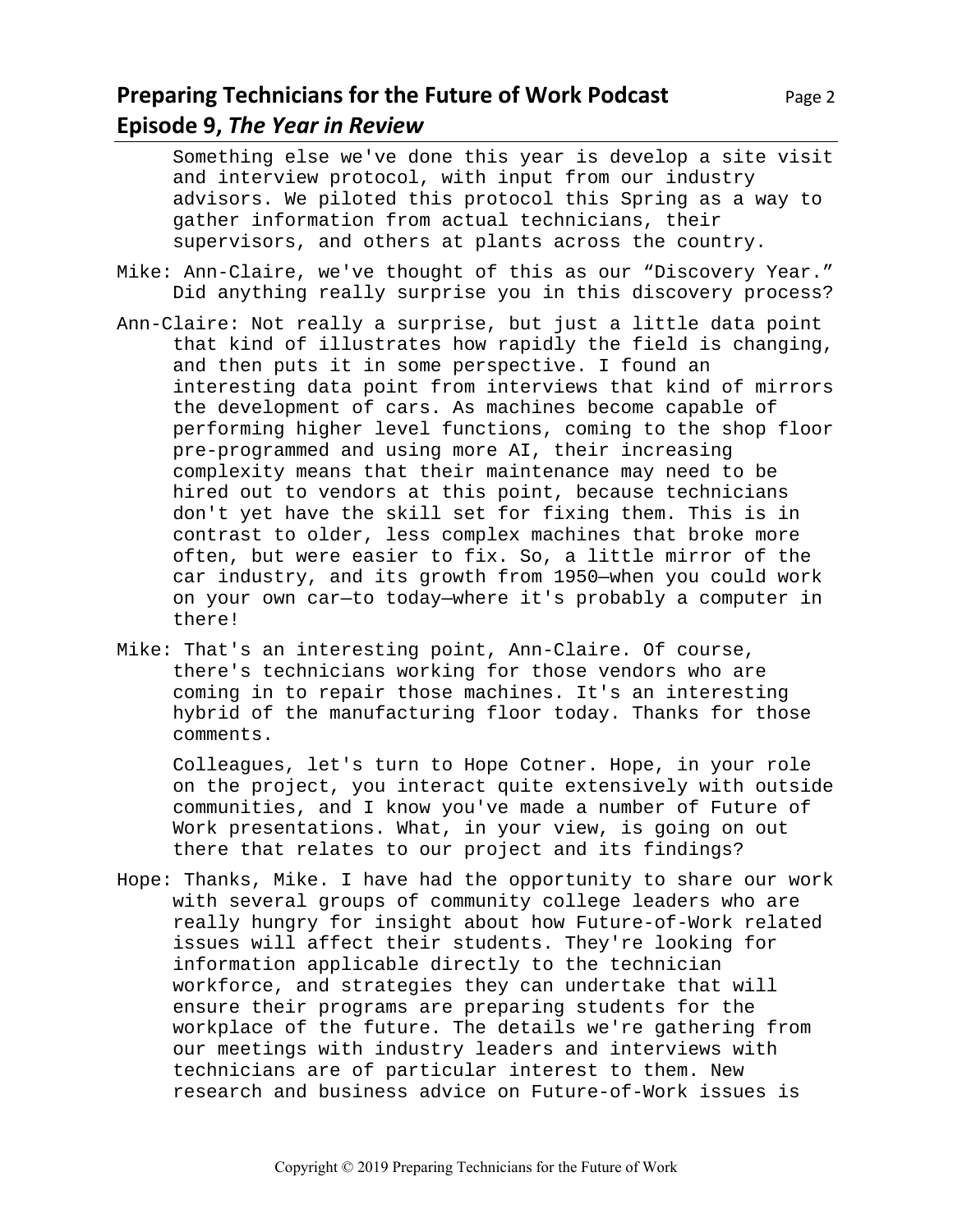## **Preparing Technicians for the Future of Work Podcast** Page 3 **Episode 9,** *The Year in Review*

released almost every day, and it's unrealistic for a community college administrator to monitor it all and to distill it into actionable steps for their community—all by themselves. We're aiming to be a conduit for the field for information and resources for the narrower, yet much deeper, slice of the future of work conversations that are specific to STEM technicians.

Mike: Excellent point.

Ann-Claire, how does someone find out about these things that Hope's talking about? How do we provide information? Where do they go to find this information?

Ann-Claire: Our website is a great place to start: preparing technicians—all one word—dot org. And there you'll find updates on our project. There's a link to our Twitter feed, where we push out information, both from our project and then from other relevant industries and ATE Centers that are doing work in the Future of Work.

On our website you'll find podcasts. Right now we're up to eight of them. And one a month comes out. They're on a variety of topics, but we're focusing on industries that are involved in the Future of Work, and how they are evolving.

We also have blog posts on a similar theme: "How is the future of work evolving?" And also "How are educators supposed to adapt to that?" That's one of the issues we're exploring this year: "What kind of recommendations can we make out of our research for two-year STEM Associate Degree programs?"

Mike: Good comments, Ann-Claire. Thank you.

In this first year we had an opportunity to work closely with our industry advisors, and Ann-Claire mentioned our strong Industry Advisory Board. We also had an opportunity to explore an advanced manufacturing facility at Toyota Motors. Marilyn Barger has worked closely with our industry members and led the delegation at Toyota. Marilyn, what did you see there?

Marilyn: Well, Mike, I don't know who doesn't enjoy a good industry tour! I'm really lucky enough to visit a lot of companies every year, and I always learn so much about how different products are made, and how production businesses are run. Like Hope and Ann-Claire mentioned, the Future of Work project is collecting data from a variety of different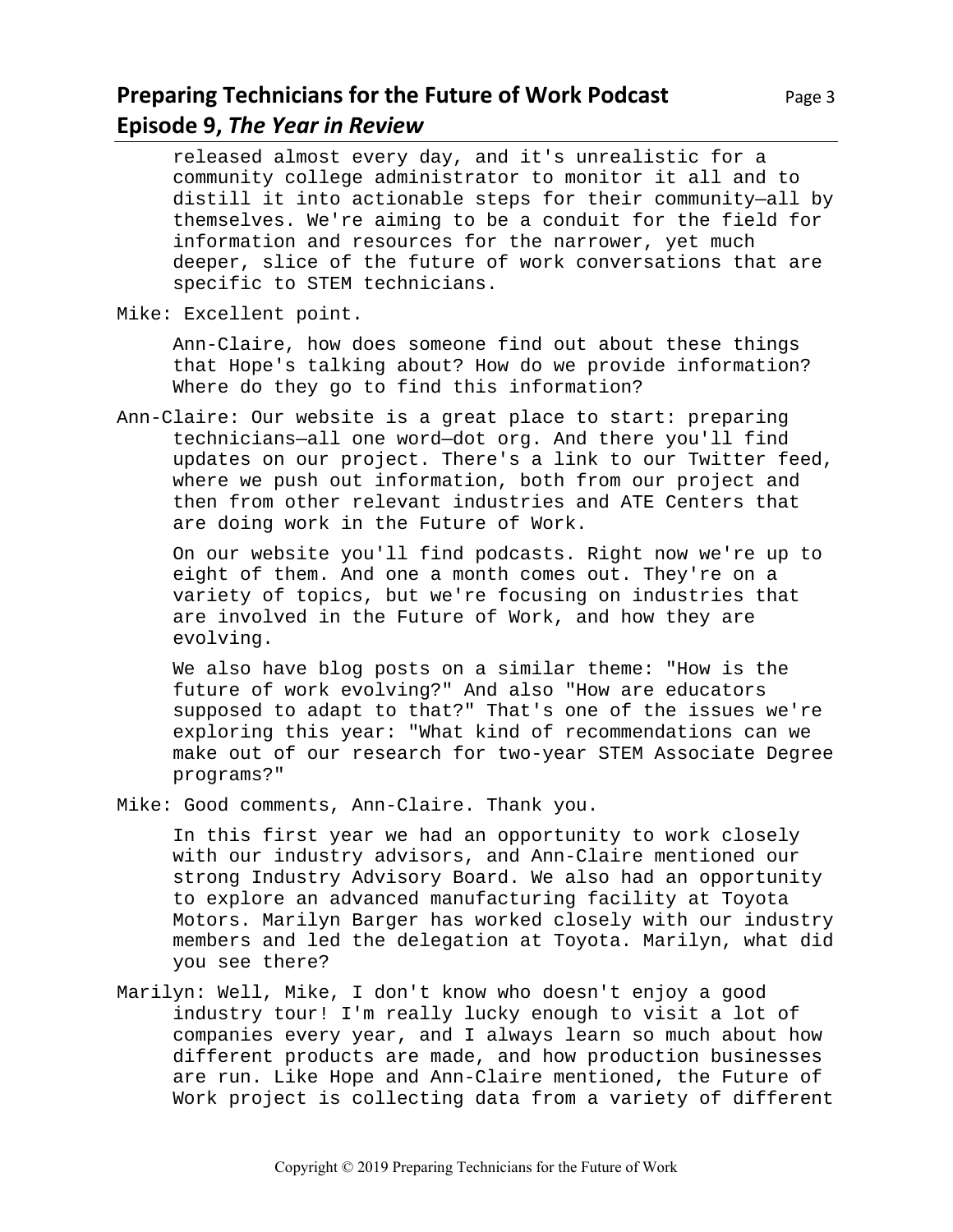## **Preparing Technicians for the Future of Work Podcast** Page 4 **Episode 9,** *The Year in Review*

sources including these site visits. When analyzing all the data together, we expect to get a good and detailed picture of what technicians will need to know and be able to do in the future of a typical industrial site.

Our site visits are taking us to facilities that currently are investing and implementing a wide range of new technologies. On these visits we are not only taking indepth tours, but also interviewing technicians, supervisors, upper management, and human resource personnel. We are hoping to hear what is happening now and what is "coming soon" on our "ground zero:" the facility floors.

Our first site visit for the Future of Work Project was to the Toyota manufacturing plant in Kentucky. We spent a day touring the facility and interviewing five employees, asking them what new technologies were being installed, and what changes that was making in the skill sets of the facility's technician workforce. We also toured a partner Technical College manufacturing program that works closely with Toyota.

What did we learn on our visit? Here are a few takeaways.

1. More robots and more cobots with more functionality, which means they're more complicated and more connected, are being installed everywhere.

2. Most technicians need to know more about digital communication protocols between equipment.

3. More connected and automated robots and machines mean more challenging troubleshooting situations.

4. Across all the operators and technicians, strong fundamentals in math science and technology are key to understanding the new equipment and processes, and are building blocks for critical thinking, troubleshooting, and the transference of knowledge.

And, last but not least, employability skills (or the soft skills) are still extremely important—maybe even more so today than they have been in the past.

One reality check that we heard about installing new equipment and new technologies is that it takes time, focus, money, and training. All of that new stuff has to be tested to be sure that the new technology or processes meet the quality and production goals as well as the company's goals for ROI. So, at Toyota, for example, we saw several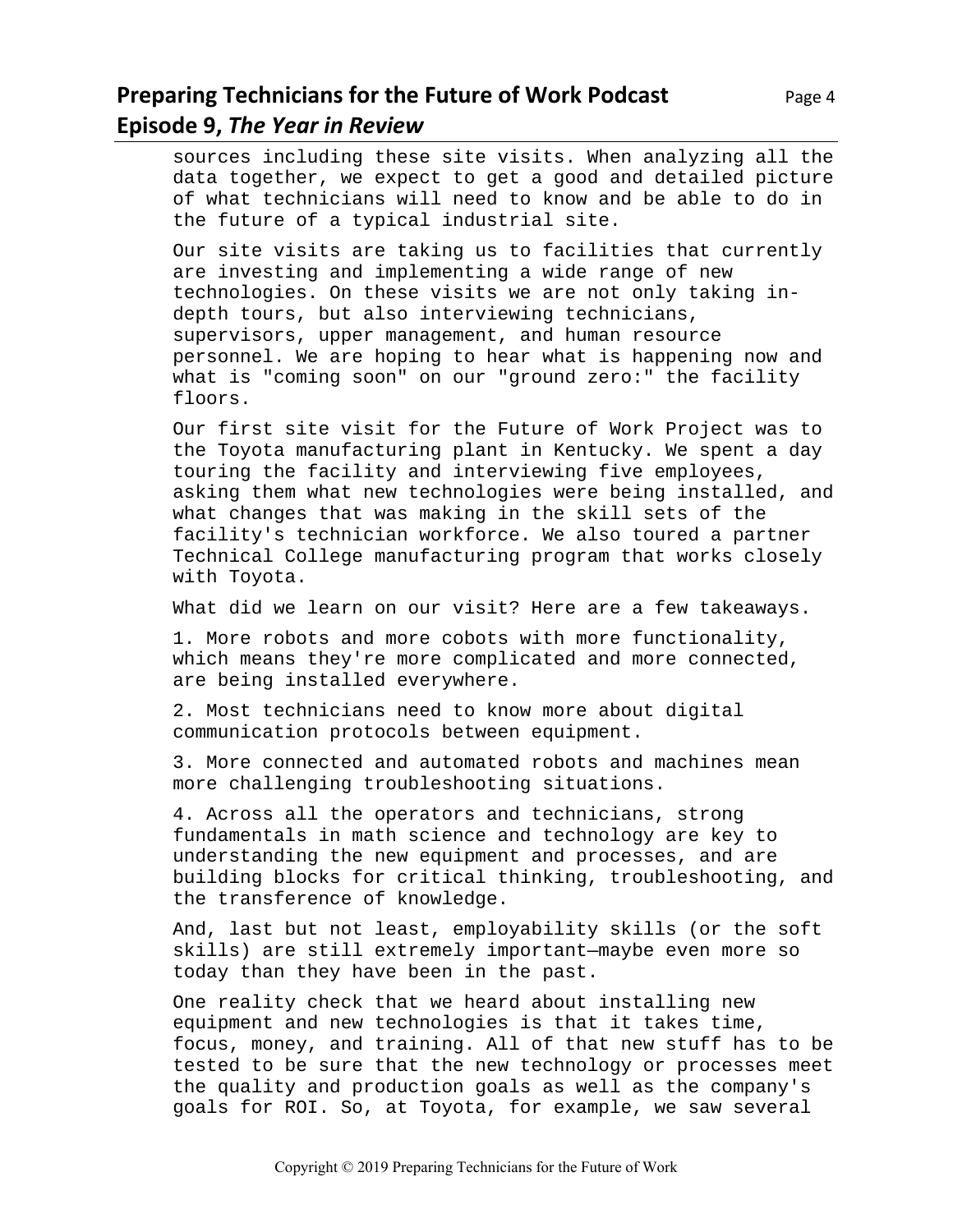## **Preparing Technicians for the Future of Work Podcast** Page 5 **Episode 9,** *The Year in Review*

places in the factory where they were set up for testing new equipment being run right in parallel with the production lines. And much of that work, however, is under the supervision of plant managers, senior technicians, and engineers. And this kind of provides us with a little time buffer between all that new technology and the technicians that we are working to train.

- Mike: You know, and I really appreciate those five points you made. I think things like that can help move our project forward this coming year as we delve more closely into the technology side of things. So, thanks, Marilyn. I really appreciate your input on the project.
- Marilyn: Okay, Mike.

And now we have a question for you! You are always driving us crazy with your podcast. It's "podcast this" and "podcast that." What have these podcasts accomplished? And what do you hope to accomplish in the coming year with them?

Mike: Okay, Marilyn. I think I can answer this question. You know, our "first year," we called it the "discover phase." And I think the podcasts really helped us do a lot of discovery. Like, we had a podcast on "overall equipment effectiveness." And another one on "digital twins." Industry knows a lot more about those topics than typically educators do. And so, in a way, we were discovering what's known on one side, but may not be known on the other side.

We also saw what some colleges are doing: things like, a number of colleges, as you know, are developing micro credentials. We heard a detail about that. But I really think that these podcasts are helping us "discover." But as we go forward in the Year 2, I want to delve a bit deeper in a technological sense, really talk about some of the things that you just highlighted in your 5 points, in more depth, to really help people integrate those technologies, those technological approaches, into their workforce and workforce training programs.

In this first year we had an opportunity to identify three, broad, cross-cutting skill areas that are driving and creating a focus for the project. In shorthand we call them data, digital, and business. Richard Gilbert really thinks about new technologies on our project, and the implication for technician skills. Richard, did we make progress? What do we need to do now?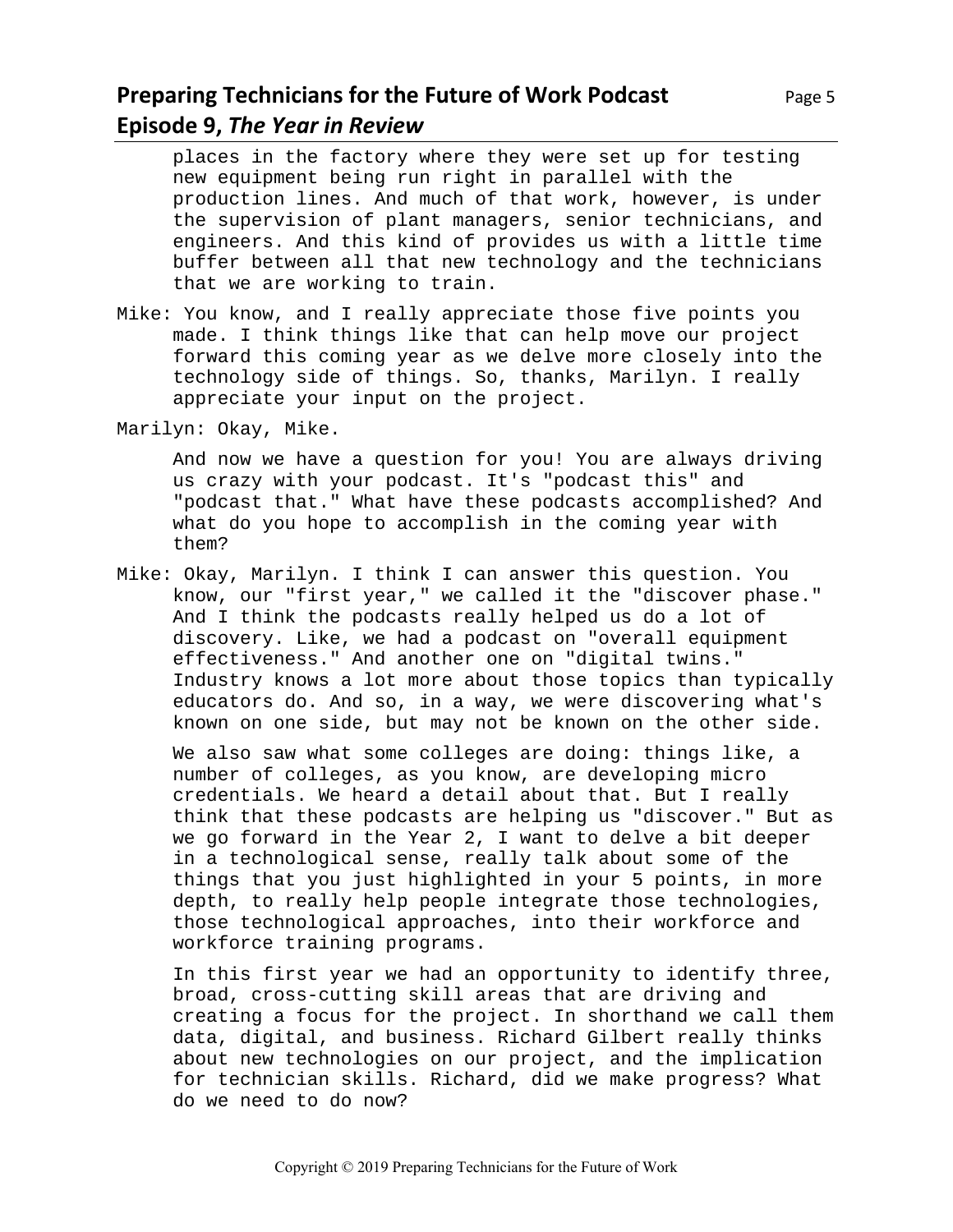# **Preparing Technicians for the Future of Work Podcast** Page 6 **Episode 9,** *The Year in Review*

Richard: Well, we have assigned these simplifying qualitative identifiers to corral our efforts to quantify the expectations of technicians directly affected by the technology's advances in the workplace. Actually, the National Science Foundation Advanced Technological Education program views the Future of Work nationally from three perspectives.

First, future of work issues will impact "how" and "what" we do to prepare technicians. Are there new skills a technician must acquire? If "yes," are the STEM essentials needed to master these skills already taught? Are there current skills being taught that need to be upscaled? Are there topics in today's curriculum that need to be downscaled? Or even removed?

The second perspective from NSF is, if new knowledge and skills are to be inserted into the curriculum, what is that curriculum going to look like? And how is it going to be delivered?

Finally, the third perspective: knowledge and skills in a new technology are being introduced today into the workplace—now and in the near future. What will faculty need, from the professional development perspective, to make our technicians ready for that advancement?

One quick, simplified example from our Data Group category might help. New computing power and data acquisition techniques have pushed Big Data into the workplace. For scientists and engineers this means that large data matrices must be manipulated. But what does it mean for the technician? Is it a shift from thinking about sample average and deviation calculations to a more likely population mean and variance calculation from big data sets? I don't know! This is not a yes-or-no question. Depending on what the technicians working space is, the skills needed will be somewhere between the two extremes I just mentioned. However, the insertion of edge computing into a process will push technicians' fundamental knowledge and skill sets closer to the population statistics' edge, as well.

So, that was just a brief pass at our data analysis grouping. We are approaching the business knowledge and process group, as well as the advanced digital literacy group, in the same way. And those are the things we need to do in this current and follow up years.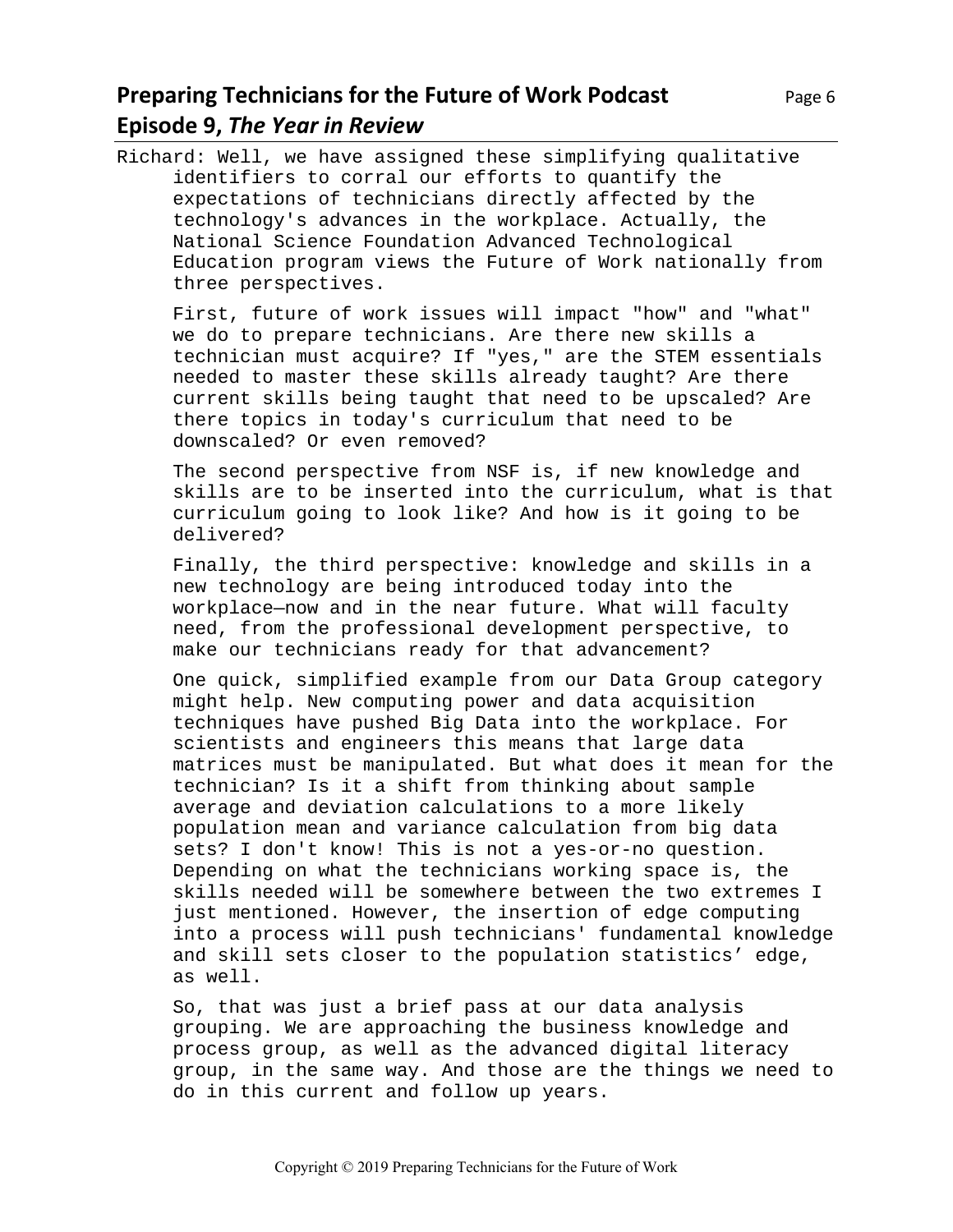Mike: I appreciate your interest in the project, Richard, and your focus on the technology side of it. So, thank you very much.

Richard: You're very welcome.

- Mike: Let's jump back to Hope for a minute. Hope, we're starting our second year. Imagine ourselves one year from now. What will it look like, if we're successful this year?
- Hope: Well, given the things we hope to accomplish over the next 12 months, I certainly hope we'll have collected valuable information about, not only the challenges, but the opportunities ahead for technician workforce development at the regional level—because we'll be having a lot of conversations across regions—and that we'll have engaged leaders in the establishment of regional networks that can support collaboration between industry and education leaders around these Future of Work-driven issues. I also hope, as Ann-Claire was alluding to in her comments, that we'll have an actionable framework around the new foundational skills for STEM technicians and the implementation of the frameworks recommendations will be underway.
- Ann-Claire: In Year Two we also will continue doing industry site visits, which involves not just plant tours, but talking to working technicians, technician supervisors, middle management, executives, HR—anyone who is willing to sit down with us and answer some questions about trends that they see happening and their needs. What kinds of technicians do they need? And what is the skill level they're looking for? And also, along with our big topics that we've uncovered (digital, and data, and business knowledge), how are those to be integrated into their education, so that they come prepared to the shop floor Day One?
- Mike: Good point! Ann-Claire, Hope said that we have to develop an actionable framework. Does that make you nervous? Can we do it?
- Ann-Claire: Of course, we can do it! And, of course, it makes me nervous! [laughing] It's a lot of work. And it's a lot of listening. And so, the listening continues. And then the synthesis of those ideas. And the use of subject matter experts to help us refine those ideas. This is a four-year project. We're starting Year Two. We'll get there. We'll have something that we can take back out to the field and